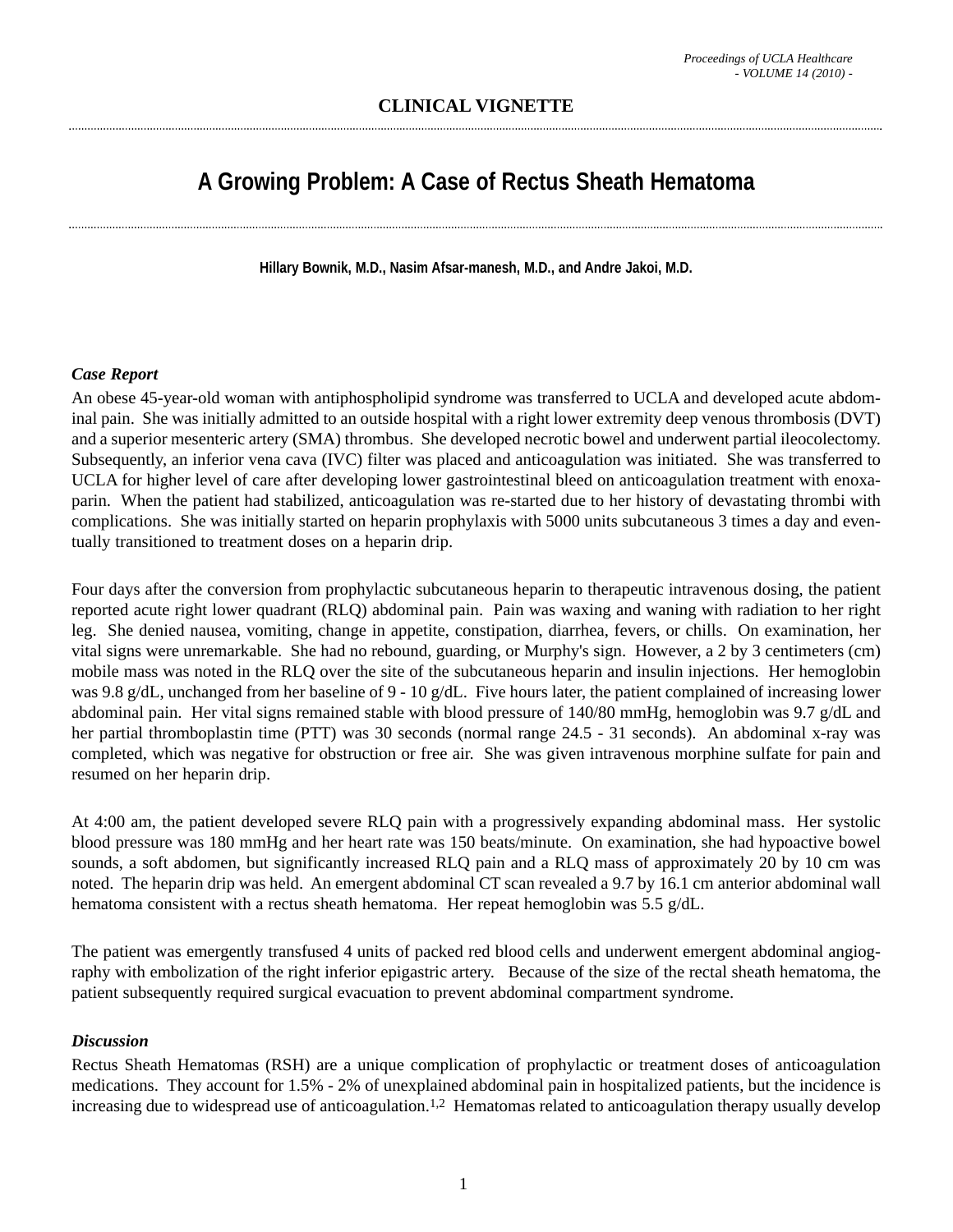4 - 14 days after treatment is initiated, although the interval can be much longer.3 They exhibit a male to female ratio of 1:2-3 and most often occur in patients between the ages of 50 and 60.4 Several conditions predispose patients to development of RSH, including hypothyroidism, previous abdominal surgery, ascites, hypertension, collagen vascular disease, disorders of coagulation, pregnancy and obesity.2,4

RSH arise from shearing forces disrupting the inferior epigastric vessels, where they traverse the arcuate line of Douglas at the lower end of the rectus sheath (**Figure 1**). The inferior epigastric artery originates from the external iliac artery directly above the inguinal ligament and ascends between the rectus abdominis muscle and the posterior lamella of its sheath to the level of the umbilicus. From there, it divides into smaller branches. A tear of the rectus abdominis muscle or trauma to the inferior epigastric artery is thought to be the initiating event for RSH.5 Strain of the rectus abdominis muscle with subsequent muscle tear can provide enough shearing force to disrupt the inferior epigastric artery. Disruption of this artery in conjunction with local anticoagulation effect of heparin can lead to the formation of large hematomas. Pain results from the blood collection stretching the rectus cutaneous medialis nerve sheath. The most common inciting factors are straining, coughing, exercising, prophylactic and treatment doses of anticoagulation, and trauma. Trauma can be external or internal, including strain from minimal physical exertion, vomiting, or seizures.2,6



*Figure 1. Anatomy of the Rectus Sheath*

Clinical presentation of RSH is non-specific and includes abdominal pain, nausea, vomiting, and fever.4,6 On physical examination, the patient may have an abdominal mass. The Fothergill sign is diagnostic of RSH.3 This sign is positive if the palpated mass becomes fixed when the rectus muscle is contracted. Normally, when a patient is supine, a rectus sheath hematoma shows lateral mobility. When a patient voluntarily elevates his or her head, the side to side mobility disappears and the mass becomes fixed and more tender to palpation.

Diagnosis of RSH is challenging since only 50% of patients will have a visible hematoma at the time of presentation.<sup>7</sup> As a result, RSH are often confused with other causes of acute abdomen such as appendicitis, cholecystitis, incarcerated inguinal hernia, torsion of ovarian cyst, or acute pancreatitis.2,7 Presence of an ecchymosis (such as Cullen's or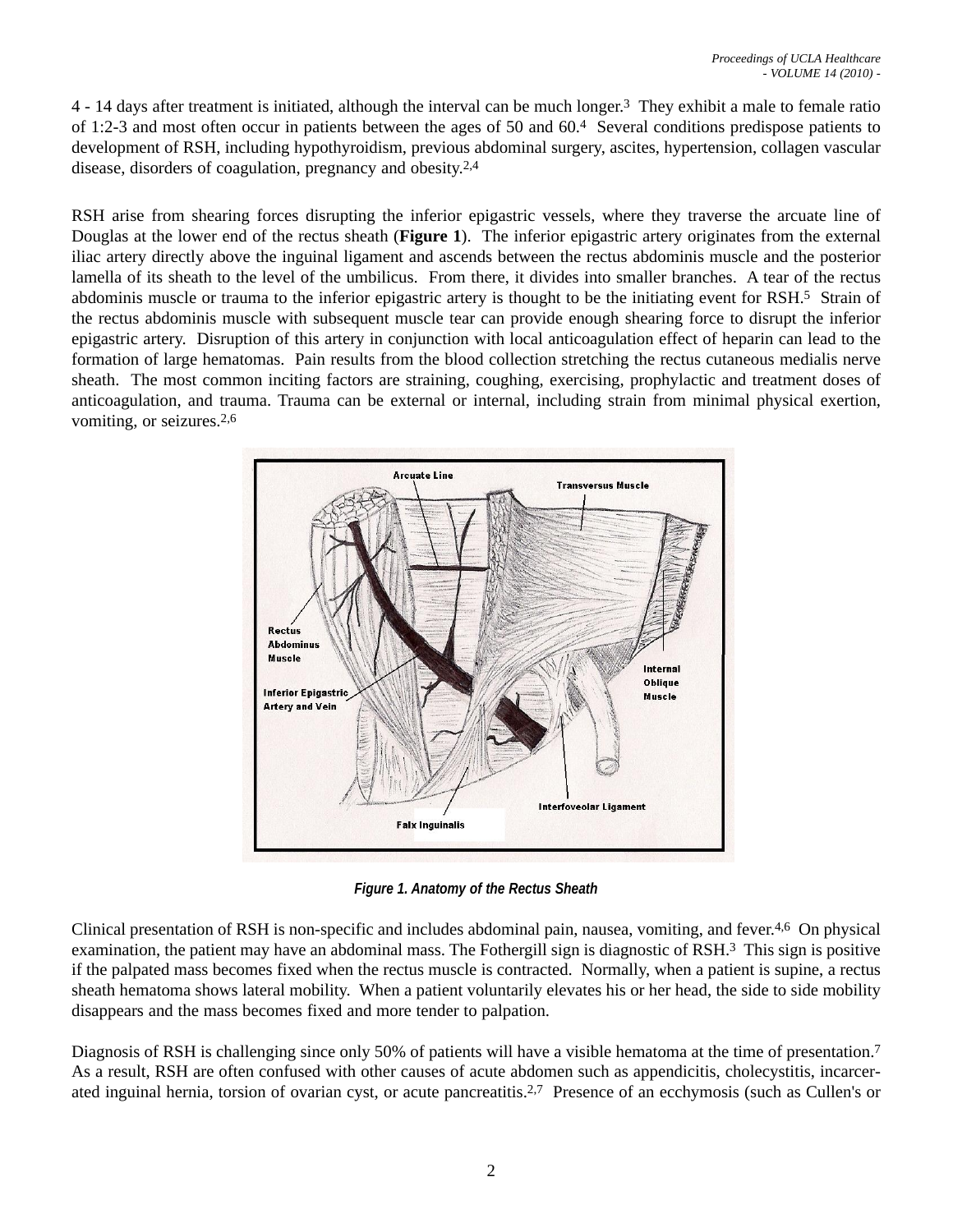Turner's signs) is not always helpful as it often occurs late in the presentation.2,4 Abdominal ultrasound (US) has only an 80% - 85% diagnostic sensitivity for RSH.8,9 Diagnosis of RSH is often confirmed by abdominal and pelvic CT. It is 100% sensitive and specific in diagnosis of acute RSH of less than 5 days duration. RSH are divided into 3 classifications based on CT findings10 (**Table 1**). After 5 days, MRI may be required to differentiate a chronic RSH from tumors of the abdominal wall.

| RSH Grade | <b>RSH Description</b>                                                                                                                                                                        | Treatment                                                                              | Recovery                                   |
|-----------|-----------------------------------------------------------------------------------------------------------------------------------------------------------------------------------------------|----------------------------------------------------------------------------------------|--------------------------------------------|
| Type 1    | l• Mild<br>$\bullet$ Intramuscular and unilateral<br>$\bullet$ Does not dissect along fascia adjacent to the<br>rectus muscle                                                                 | Does not require<br>hospitalization                                                    | 1 month                                    |
| Type 2    | l• Moderate<br>l• Intramuscular<br>$\bullet$ May involve bilateral rectus abdominis muscles.<br>$\bullet$ Does not extend into prevesical space.<br>$\bullet$ Dissects along adjacent fascial | Requires hospitalization for<br>first 24-48 hours; most do<br>not require transfusions | $2 - 4$ months                             |
| Type 3    | l• Severe<br>$\bullet$ Dissects along the fascia and extend into the<br>peritoneum and prevesical space<br>$\bullet$ Usually associated with anticoagulation.                                 | Requires hospitalization,<br>blood transfusions, and<br>hemodynamic stabilization      | $>$ 3 months. May<br>require<br>evacuation |

### *Table 1: CT Classification of Rectus Sheath Hematoma*

Treatment for RSH depends on the classification (e.g. size and location), the patient's underlying medical conditions, and identification of potential complications. Conservative treatment such as rest, analgesics, and discontinuation of anticoagulation products are utilized for nonexpanding and small hematomas (usually Type I or Type II). Blood products can be used as needed. More aggressive treatments should be considered for Type III RSH. Appropriate anticoagulation reversal, including fresh frozen plasma or protamine, should be utilized in patients with expanding hematomas, symptomatic anemia, or hemodynamic instability. Surgical evacuation and hemostasis are only necessary if the hematoma is expanding or hemostasis cannot be achieved despite anticoagulation reversal and adequate blood product delivery.11 In the absence of a penetrating wound, antibiotics are usually not indicated since infection is rare. However, surgery is required if a secondary infection at the site of the hematoma develops.<sup>7</sup> RSH are not a contraindication to resuming anticoagulation once the hematoma is no longer expanding and the patient is hemodynamically and clinically stable. After resolution, RSH usually do not recur and typically do not cause long-term sequelae. Depending on the severity of the presentation, most patients may resume anticoagulation within 2 weeks after complete stabilization.12

Measures should be taken to prevent the occurrence of RSH in hospitalized patients. Mortality rate is estimated at 4% and can be as high as 25% in patients on anticoagulation.<sup>12</sup> Patients with cough or tracheal irritation secondary to ventilatory support should receive injections on the thigh or arm.

The American College of Chest Physicians (ACCP) has recommended DVT prophylaxis for all hospitalized patients who are confined to bed, have thrombotic risk factors such as cancer, and all patients with congestive heart failure or severe respiratory disease.13 A meta-analysis by Bump and colleagues reviewing the efficacy of these guidelines shows that thromboembolism prophylaxis significantly decreases the rates of DVT and pulmonary embolisms in hospitalized medical patients.14 With conclusive evidence that at-risk patients should receive DVT prophylaxis, greater emphasis is being placed on implementing empiric therapy. This will inevitably lead to a greater number of patients exposed to heparin, enoxaparin, and fondaparinux injections and RSH will continue to be growing problem.

Although rare, complications of thromboembolism injections such as RSH must be recognized. Immediate evaluation and monitoring is critical to ensure timely management and prevention of complications including hemodynamic insta